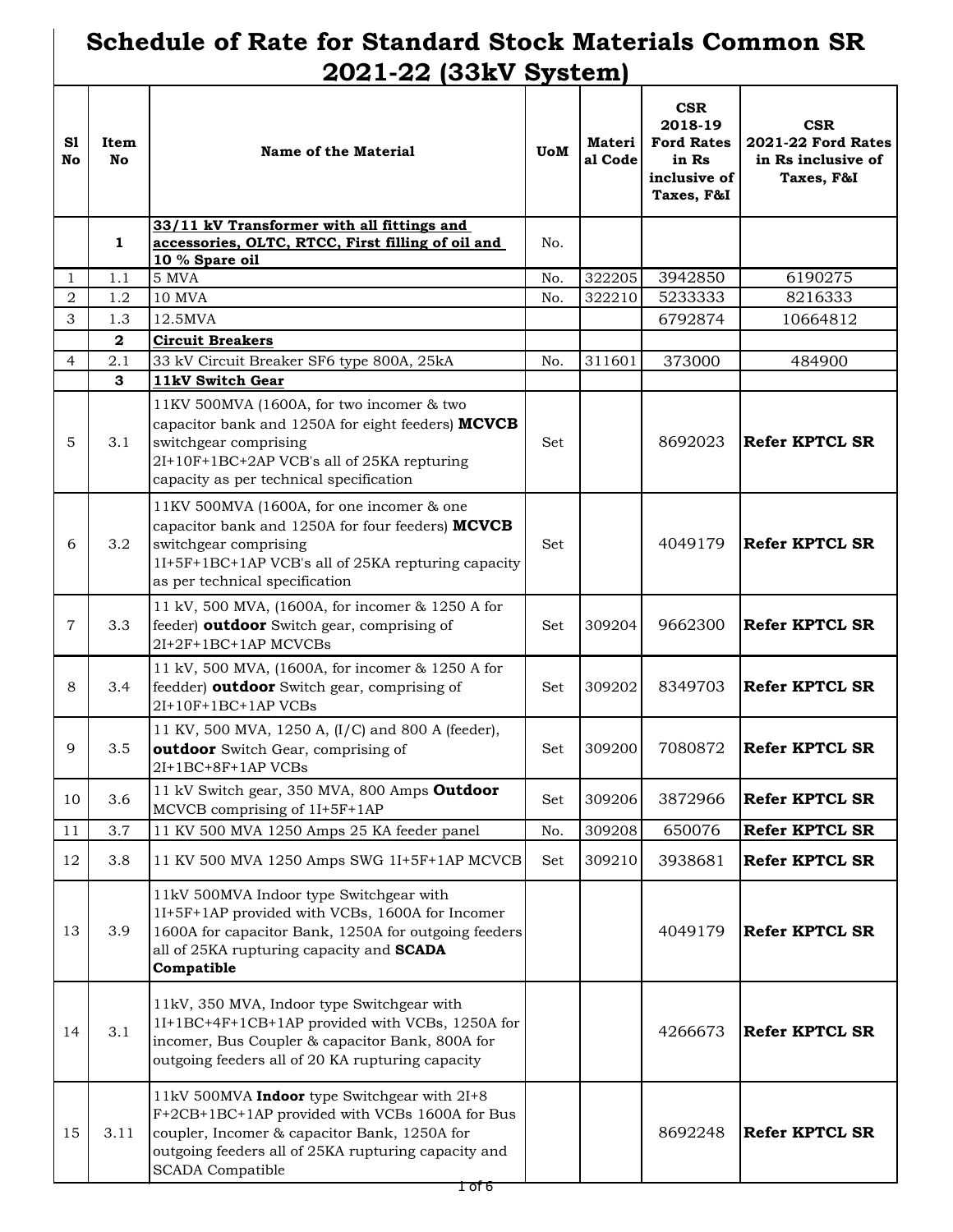| S1<br><b>No</b> | Item<br><b>No</b> | <b>Name of the Material</b>                                                                                                                                                                                                                         | <b>UoM</b> | <b>Materi</b><br>al Code | <b>CSR</b><br>2018-19<br><b>Ford Rates</b><br>in Rs<br>inclusive of<br>Taxes, F&I | <b>CSR</b><br><b>2021-22 Ford Rates</b><br>in Rs inclusive of<br>Taxes, F&I |
|-----------------|-------------------|-----------------------------------------------------------------------------------------------------------------------------------------------------------------------------------------------------------------------------------------------------|------------|--------------------------|-----------------------------------------------------------------------------------|-----------------------------------------------------------------------------|
| 16              | 3.12              | 11kV, 500 MVA, Outdoor type Switchgear with<br>2I+8F+2CB+1BC+1AP provided with VCB's, 1600A<br>for incomer & capacitor Bank, 1250 A for outgoing<br>feeders, all of 25 KA rupturing capacity as per<br>technical specification and SCADA compatible | sets       |                          | 8258810                                                                           | <b>Refer KPTCL SR</b>                                                       |
| 17              | 3.13              | 11kV 500MVA Indoor type Switchgear with<br>2C+10F+1BC+1AP provided with VCBs 1600A for 2<br>Incomer & 2 capacitor Bank, 1250A for 8 feeders all<br>of 25KA rupturing capacity and SCADA Compatible                                                  |            |                          | 8692023                                                                           | Refer KPTCL SR                                                              |
|                 | 3.14              | <b>Announciator Panels</b>                                                                                                                                                                                                                          |            |                          |                                                                                   |                                                                             |
| 18              | 3.14.1            | $1IC+4F$                                                                                                                                                                                                                                            |            |                          |                                                                                   | $102000$ Refer KPTCL SR                                                     |
| 19              | 3.14.2            | $1IC+5F$                                                                                                                                                                                                                                            |            |                          |                                                                                   | 131000 Refer KPTCL SR                                                       |
| 20              | 3.14.3            | $1IC+6F$                                                                                                                                                                                                                                            |            |                          |                                                                                   | 142000 Refer KPTCL SR                                                       |
| 21              | 3.14.4<br>4       | $2IC+8F+1BC$                                                                                                                                                                                                                                        |            |                          |                                                                                   | $220000$ Refer KPTCL SR                                                     |
|                 |                   | 11kV Kiosk                                                                                                                                                                                                                                          |            |                          |                                                                                   |                                                                             |
|                 | 4.2               | 11 kV, 350 MVA, 800A Outdoor type, kiosk PCVCB<br>comprising                                                                                                                                                                                        |            |                          |                                                                                   |                                                                             |
| 22              | 4.2.1             | 1IC+4F+1AP, PCVCB                                                                                                                                                                                                                                   | sets       |                          | 2260192                                                                           | <b>Refer KPTCL SR</b>                                                       |
| 23              | 4.2.2             | 1IC+3F+1AP, PCVCB                                                                                                                                                                                                                                   | sets       |                          | 1882493                                                                           | <b>Refer KPTCL SR</b>                                                       |
| 24              | 4.2.3             | 2IC+6F+1AP, PCVCB                                                                                                                                                                                                                                   | sets       |                          | 3712028                                                                           | <b>Refer KPTCL SR</b>                                                       |
|                 |                   |                                                                                                                                                                                                                                                     |            |                          |                                                                                   |                                                                             |
| 25              | 4.2.4             | 2IC+8F+1AP PCVCB                                                                                                                                                                                                                                    | sets       |                          | 4472630                                                                           | <b>Refer KPTCL SR</b>                                                       |
| 26              | 4.2.5             | 11 kV, 350 MVA, 800A Outdoor type, kiosk PCVCB                                                                                                                                                                                                      | No.        |                          | 302174                                                                            | Refer KPTCL SR                                                              |
|                 | 5                 | <b>Instrument Transformers</b>                                                                                                                                                                                                                      |            |                          |                                                                                   |                                                                             |
|                 | 5.1               | <b>Current Transformers</b>                                                                                                                                                                                                                         |            |                          |                                                                                   |                                                                             |
|                 | 5.1.1             | 220kV CT's                                                                                                                                                                                                                                          | No.        |                          |                                                                                   |                                                                             |
| 27              | 5.1.2             | 220kV class 1200-800-600-400-300/1-1-1-1-1A                                                                                                                                                                                                         | No.        |                          | 251717                                                                            | <b>Refer KPTCL SR</b>                                                       |
|                 |                   | 110 kV 0.2 class accuracy CTs for metering                                                                                                                                                                                                          |            |                          |                                                                                   |                                                                             |
|                 |                   | purpose                                                                                                                                                                                                                                             |            |                          |                                                                                   |                                                                             |
| 28              | 5.1.3             | CT ratio 100-75/1A                                                                                                                                                                                                                                  | No.        |                          | 113499                                                                            | <b>Refer KPTCL SR</b>                                                       |
| 29              | 5.1.4             | CT ratio 100-75-50/5A                                                                                                                                                                                                                               | No.        |                          | 114236                                                                            | <b>Refer KPTCL SR</b>                                                       |
| 30              | 5.1.5             | CT ratio 100/5A                                                                                                                                                                                                                                     | No.        |                          | 113499                                                                            | <b>Refer KPTCL SR</b>                                                       |
|                 |                   | 33kV class CT with 0.2 accuracy class                                                                                                                                                                                                               |            |                          |                                                                                   |                                                                             |
| 31              | 5.1.6             | 400 - 200/1-1A for lines                                                                                                                                                                                                                            | No.        | 336470                   | 36426                                                                             | <b>Refer KPTCL SR</b>                                                       |
| 32              | 5.1.7             | 200 - 100/1-1-1A for Transformer                                                                                                                                                                                                                    | No.        | 336473                   | 36426                                                                             | <b>Refer KPTCL SR</b>                                                       |
| 33              | 5.1.8             | 30/5A                                                                                                                                                                                                                                               | No.        | 336400                   | 18000                                                                             | <b>Refer KPTCL SR</b>                                                       |
| 34              | 5.1.11            | 33 KV Oudoor CT's 200-100/1-1A                                                                                                                                                                                                                      | No.        |                          | 35227                                                                             | <b>Refer KPTCL SR</b>                                                       |
|                 |                   | 11kV class CT with 0.2 accuracy class                                                                                                                                                                                                               |            |                          |                                                                                   |                                                                             |
| 35              | 5.1.12            | 11 KV Oudoor CT's 800-400/1-1-1A                                                                                                                                                                                                                    | No.        |                          | 29778                                                                             | <b>Refer KPTCL SR</b>                                                       |
| 36              | 5.1.13            | 11 KV Oudoor CT's 600-300/1-1-1 A                                                                                                                                                                                                                   | No.        |                          | 26801                                                                             | Refer KPTCL SR                                                              |
| 37              | 5.1.14            | 11 KV Oudoor CT's 400-200/1-1-1 A                                                                                                                                                                                                                   | No.        |                          | 27918                                                                             | <b>Refer KPTCL SR</b>                                                       |
| 38              | 5.1.15            | 11 KV Oudoor CT's 200-100/1-1 A                                                                                                                                                                                                                     | No.        |                          | 23449                                                                             | <b>Refer KPTCL SR</b>                                                       |
| 39              | 5.1.16            | 11kV NCTs 800-400/1-1-1A                                                                                                                                                                                                                            | No.        | 330210                   | 29669                                                                             | <b>Refer KPTCL SR</b>                                                       |
| 40              | 5.1.17            | 11kV NCTs 600-300/1-1-1A                                                                                                                                                                                                                            | No.        | 330220                   | 42526                                                                             | <b>Refer KPTCL SR</b>                                                       |
| 41              | 5.1.18            | 11kV Class Out door CT 200-100/1-1-1A                                                                                                                                                                                                               |            |                          | 23836.35                                                                          | <b>Refer KPTCL SR</b>                                                       |
|                 | 6                 | <b>Potential Transformers</b><br>$2$ of $6$                                                                                                                                                                                                         |            |                          |                                                                                   |                                                                             |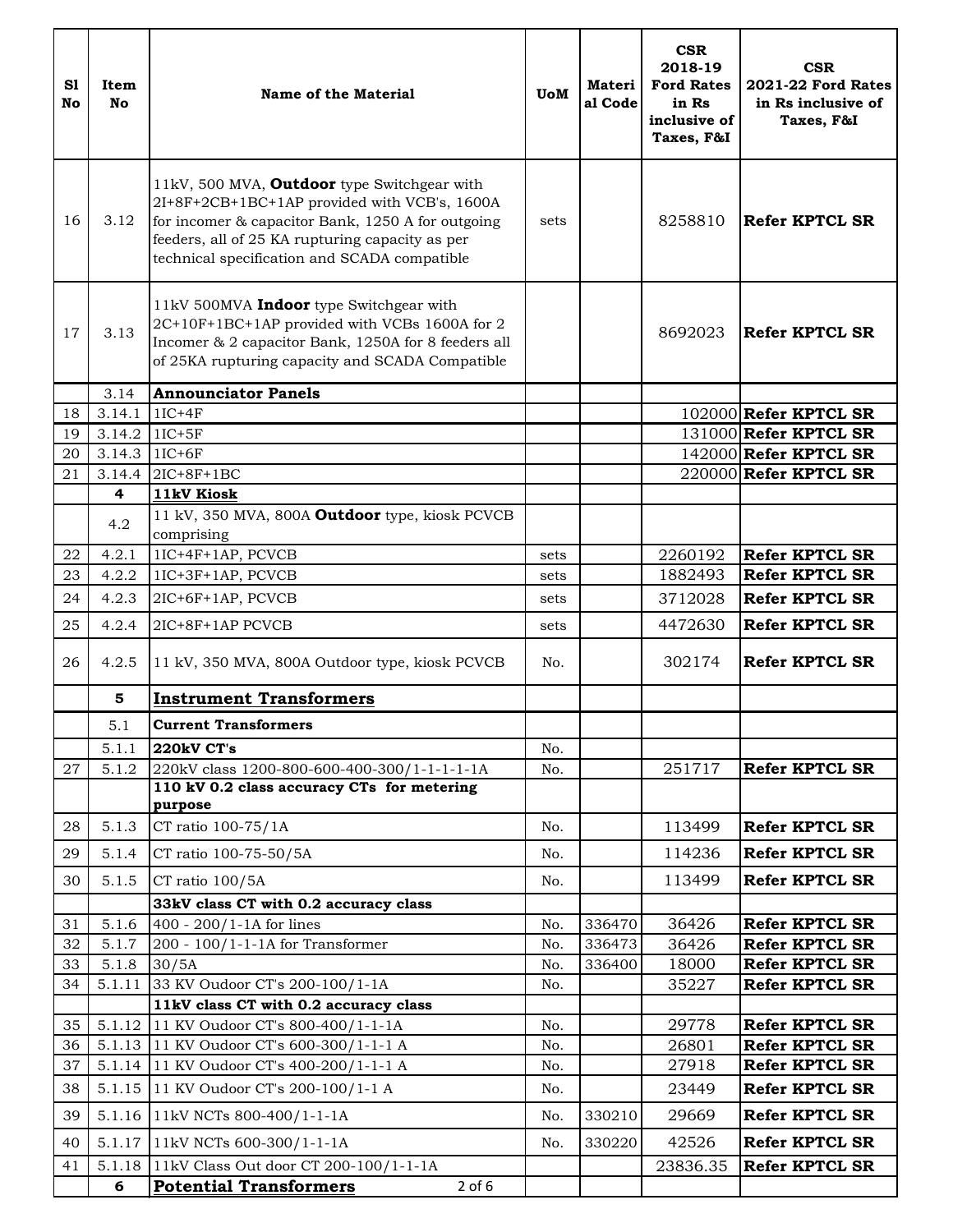| S1<br>No | Item<br><b>No</b> | <b>Name of the Material</b>                                                                                                                                                     | <b>UoM</b> | <b>Materi</b><br>al Code | <b>CSR</b><br>2018-19<br><b>Ford Rates</b><br>in Rs<br>inclusive of<br>Taxes, F&I | <b>CSR</b><br><b>2021-22 Ford Rates</b><br>in Rs inclusive of<br>Taxes, F&I |
|----------|-------------------|---------------------------------------------------------------------------------------------------------------------------------------------------------------------------------|------------|--------------------------|-----------------------------------------------------------------------------------|-----------------------------------------------------------------------------|
|          | 6.1               | 220kV PT's                                                                                                                                                                      |            |                          |                                                                                   |                                                                             |
| 42       | 6.1.1             | 220kV / $\sqrt{3}/110V/\sqrt{3} - 110V/\sqrt{3}$                                                                                                                                | No         |                          | 224000                                                                            | <b>Refer KPTCL SR</b>                                                       |
| 43       | 6.1.2             | PTs 110 KV $\sqrt{3}/110V/\sqrt{3}$ -110V/ $\sqrt{3}$ 0.2 class accuracy                                                                                                        | Nos.       |                          | 98000                                                                             | <b>Refer KPTCL SR</b>                                                       |
|          |                   | 33 KV Oudoor PT's                                                                                                                                                               |            |                          |                                                                                   |                                                                             |
| 44       | 6.1.3             | 33kV Voltage Transformer 33kV $\sqrt{3}$ 110 $\sqrt{3}$ - 110 $\sqrt{3}$                                                                                                        | No.        | 335512                   | 34000                                                                             | <b>Refer KPTCL SR</b>                                                       |
| 45       | 6.1.4             | $33kV / \sqrt{3}/110V / \sqrt{3} - 110V / \sqrt{3} - 110V / \sqrt{3}$                                                                                                           |            |                          | 38493                                                                             | <b>Refer KPTCL SR</b>                                                       |
|          |                   | Single phase PT 11kV/110V                                                                                                                                                       |            |                          |                                                                                   |                                                                             |
| 46       | 6.1.5             | Single phase PT $11kV/\sqrt{3}/110V/\sqrt{3}$                                                                                                                                   | No.        | 335220                   | 8633                                                                              | <b>Refer KPTCL SR</b>                                                       |
| 47       | 6.1.6             | 3 Ph PT 11kV/ $\sqrt{3}/110V/\sqrt{3}$ -110V/ $\sqrt{3}$ -110V/ $\sqrt{3}$                                                                                                      | No         |                          | 29000                                                                             | <b>Refer KPTCL SR</b>                                                       |
|          | $\mathbf 7$       | <b>Lightning Arrester</b>                                                                                                                                                       |            |                          |                                                                                   |                                                                             |
| 48       | 7.1               | 30 kV Lightning Arrester Normal Duty Metal oxide<br>(Discharge Class-2)                                                                                                         | No.        | 303510                   | 10052                                                                             | <b>Refer KPTCL SR</b>                                                       |
| 49       | 7.2               | 30 kV Lightning Arrester Normal Duty Metal oxide<br>(Discharge Class-3)                                                                                                         | No.        | 303512                   | 8902                                                                              | <b>Refer KPTCL SR</b>                                                       |
| 50       | 7.3               | 30 kV 10kA Lightning Arrester Normal Duty<br>polymeric Discharge Class -2                                                                                                       | No.        | 303520                   | 12947                                                                             | 16054                                                                       |
|          | 8                 | <b>Isolators</b>                                                                                                                                                                |            |                          |                                                                                   |                                                                             |
| 51       | 8.1               | Isolators 33kV 800A, 25kA Upright with Earth Switch<br>complete metallic portion with insulator                                                                                 | Set        | 304536                   | 81000                                                                             | <b>Refer KPTCL SR</b>                                                       |
| 52       | 8.2               | Isolators 33kV 800A, 25kA Upright without Earth<br>Switch complete metallic portion with insulator (live<br>point height 3750mm)                                                | Set        | 304524                   | 68000                                                                             | <b>Refer KPTCL SR</b>                                                       |
| 53       | 8.3               | Isolators 33kV 800A, 25kA Upright without Earth<br>Switch complete metallic portion with insulator (live<br>point height 4750mm)                                                | Set        | 304525                   | 79000                                                                             | <b>Refer KPTCL SR</b>                                                       |
|          | 9                 | <b>Battery Set/Battery Charger</b>                                                                                                                                              |            |                          |                                                                                   |                                                                             |
| 54       | 9.1               | Battery Set (Tubular) 48 V, 100 Ah                                                                                                                                              | Set        | 344007                   | 136092                                                                            | <b>Refer KPTCL SR</b>                                                       |
| 55       | 9.2               | Battery Set (Tubular) 110 V, 100 Ah                                                                                                                                             | Set        | 344011                   | 298108                                                                            | <b>Refer KPTCL SR</b>                                                       |
| 56       | 9.3               | Battery Set (Maintance free VRLA) 48 V, 100 Ah                                                                                                                                  | Set        | 344107                   | 69126                                                                             | <b>Refer KPTCL SR</b>                                                       |
| 57       | 9.4               | Battery Set (Maintance free VRLA) 110 V,100 Ah                                                                                                                                  | Set        | 344111                   | 14905                                                                             | <b>Refer KPTCL SR</b>                                                       |
| 58       | 9.5               | Battery Charger 48 V, 100 Ah                                                                                                                                                    | Set        | 344416                   | 66345                                                                             | <b>Refer KPTCL SR</b>                                                       |
| 59       | 9.6               | Battery Charger 110V, 100 Ah (with float cum boost<br>charger working on 230V 1ph AC supply along with<br>integral DCDB consisting 4 nos. O/G feeders as per<br>specifications) | Set        | 344426                   | 124000                                                                            | <b>Refer KPTCL SR</b>                                                       |
| 60       | 9.7               | Capacitor Bank with 0.2% Series reactor & NCT<br>12.1kV 2.9 MVAR star connected Capacitor Bank                                                                                  | Set        | 333424                   | 397000                                                                            | <b>Refer KPTCL SR</b>                                                       |
|          | 10                | Panel                                                                                                                                                                           |            |                          |                                                                                   |                                                                             |
| 61       | 10.1              | 33 kV Line Panel (Simplex)                                                                                                                                                      | No.        | 339500                   | 366000                                                                            | <b>Refer KPTCL SR</b>                                                       |
| 62       | 10.2              | 33/11kV Transformer Panel (Simplex)                                                                                                                                             | No.        | 339530                   | 530622                                                                            | <b>Refer KPTCL SR</b>                                                       |
| 63       | 10.3              | 33 kV Capacitor Bank Panel                                                                                                                                                      | No.        | 339540                   | 292478                                                                            | <b>Refer KPTCL SR</b>                                                       |
| 64       | 11<br>11.1        | <b>Towers</b><br>Design, fabrication, galvansing and supply of High<br>Tension transmission line tower materials including<br>stubs                                             | M.T.       | 201050                   | 97000                                                                             | <b>Refer KPTCL SR</b>                                                       |
|          |                   | <del>3 of 6</del>                                                                                                                                                               |            |                          |                                                                                   |                                                                             |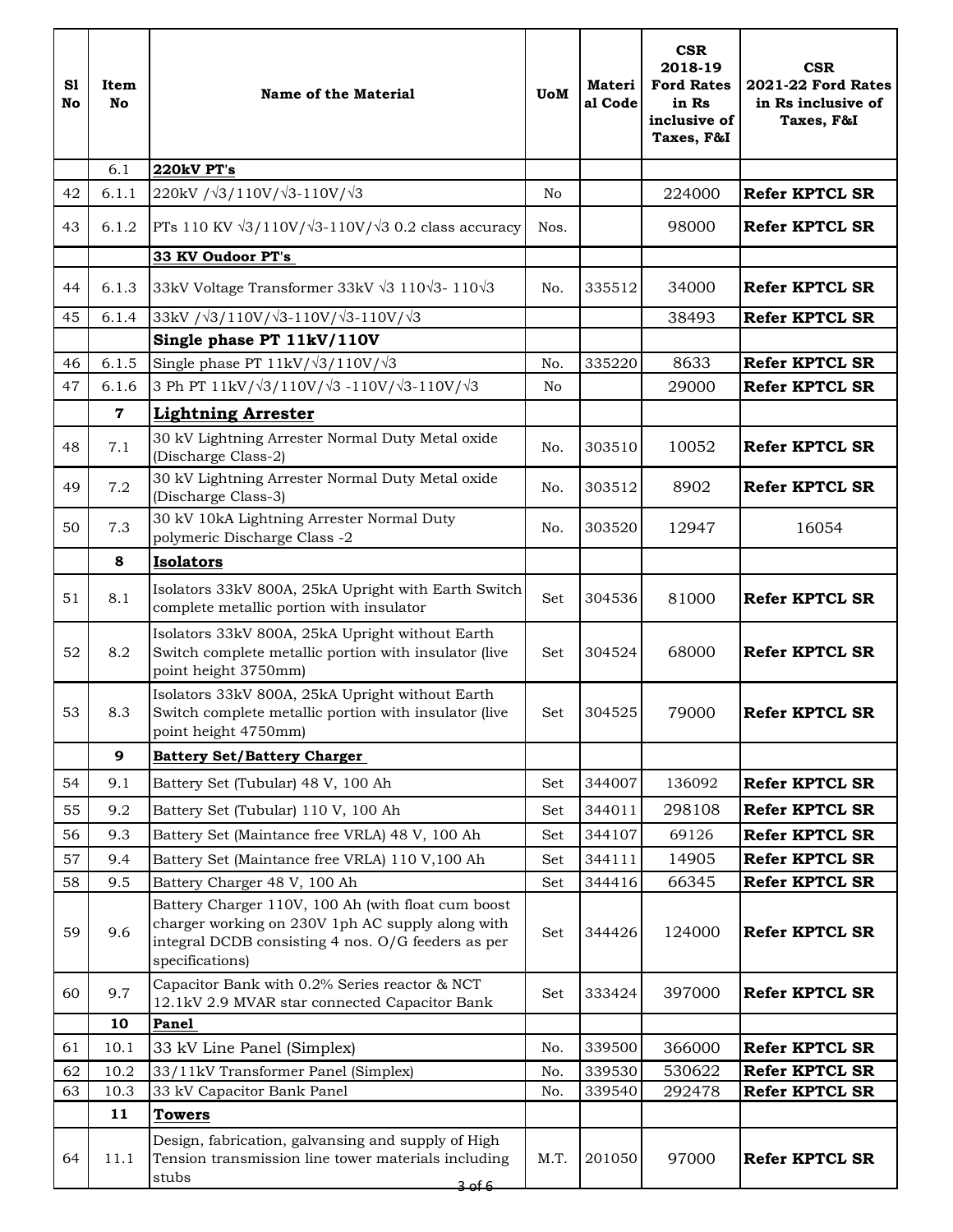| S1<br>No | Item<br>No | Name of the Material                                                                                                                      | <b>UoM</b> | Materi<br>al Code | <b>CSR</b><br>2018-19<br><b>Ford Rates</b><br>in Rs<br>inclusive of<br>Taxes, F&I | <b>CSR</b><br><b>2021-22 Ford Rates</b><br>in Rs inclusive of<br>Taxes, F&I |
|----------|------------|-------------------------------------------------------------------------------------------------------------------------------------------|------------|-------------------|-----------------------------------------------------------------------------------|-----------------------------------------------------------------------------|
| 65       | 11.2       | Fabrication, galvanization and supply of mild steel<br>tower materials                                                                    | M.T.       | 201055            | 88000                                                                             | <b>Refer KPTCL SR</b>                                                       |
| 66       | 11.3       | Supply of galvanised Bolts & Nuts                                                                                                         | M.T.       | 736002            | 123000                                                                            | <b>Refer KPTCL SR</b>                                                       |
| 67       | 11.4       | Supply of stub templates                                                                                                                  | M.T.       | 210080            | 91866                                                                             | <b>Refer KPTCL SR</b>                                                       |
|          | 12         | Outdoor type meter box to house ETV<br>meters, made of CRCA steel mounted on<br>angle iron frame work                                     |            |                   |                                                                                   |                                                                             |
| 68       | 12.1       | Meter box suitable for fixing 6 ETV meters                                                                                                | No.        | 358046            | 14778                                                                             | 23201                                                                       |
| 69       | 12.2       | Meter box suitable for fixing 4 ETV meters                                                                                                | No.        | 358044            | 9033                                                                              | 14182                                                                       |
| 70       | 12.3       | Meter box suitable for fixing 3 ETV meters                                                                                                | No.        | 358043            | 6323                                                                              | 9927                                                                        |
|          | 13         | <b>Insulators</b>                                                                                                                         |            |                   |                                                                                   |                                                                             |
| 71       | 13.4       | Solid Core Insulator 33kV                                                                                                                 | No.        | 283125            | 2294                                                                              | <b>Refer KPTCL SR</b>                                                       |
| 72       | 13.2       | 33 kV Pin Insulator (Shell only)                                                                                                          | No.        | 283006            | 379                                                                               | <b>Refer KPTCL SR</b>                                                       |
| 73       | 13.3       | 33 kV Pin Insulator (Pin only)                                                                                                            | No.        | 283056            | 249                                                                               | <b>Refer KPTCL SR</b>                                                       |
| 74       | 13.4       | 33kV Composit Disc Insulator                                                                                                              | No.        | 283433            | 344                                                                               | 423                                                                         |
| 75       | 13.5       | 33kV Polymer Pin Insulator                                                                                                                |            |                   | 555                                                                               | 683                                                                         |
| 76       | 13.6       | 33kV 70 KN Polymer Insulator (Ball & socket type)                                                                                         |            |                   | 286                                                                               | 352                                                                         |
|          | 14         | <b>HARDWARE CLAMPS FOR STATION MATERIALS</b>                                                                                              |            |                   |                                                                                   |                                                                             |
|          | 14.1       | <b>Bolted Type Tension Clamp</b>                                                                                                          |            |                   |                                                                                   |                                                                             |
| 77       | 14.1.1     | Single Lynx ACSR conductor 70/90 kN 16mm                                                                                                  | No.        | 285080            | 998                                                                               | <b>Refer KPTCL SR</b>                                                       |
| 78       | 14.1.2     | Single Coyote ACSR conductor 70/90 kN 16mm                                                                                                | No.        | 285079            | 937                                                                               | <b>Refer KPTCL SR</b>                                                       |
| 79       |            | 14.1.3 Single Rabbit ACSR conductor 70/90 kN 16mm                                                                                         | No.        | 285078            | 705                                                                               | <b>Refer KPTCL SR</b>                                                       |
|          | 14.2       | <b>Bolted Type Suspension Clamp</b>                                                                                                       |            |                   |                                                                                   |                                                                             |
| 80       | 14.2.1     | Single Lynx ACSR conductor 70/90 kN 16mm                                                                                                  | No.        | 285050            | 891                                                                               | <b>Refer KPTCL SR</b>                                                       |
| 81       | 14.2.2     | Single Coyote ACSR conductor 70/90 kN 16mm<br>Single Rabbit ACSR conductor 70/90 kN 16mm                                                  | No.        | 258046            | 808<br>647                                                                        | <b>Refer KPTCL SR</b><br><b>Refer KPTCL SR</b>                              |
| 82       | 14.2.3     |                                                                                                                                           | No.        | 285038            |                                                                                   |                                                                             |
| 83       | 14.3       | Ground Wire Clamp 7/3.15mm 2 bolt                                                                                                         | No.        | 281410            | 913                                                                               | <b>Refer KPTCL SR</b>                                                       |
|          | 14.4       | <b>Post Insulator Clamp</b>                                                                                                               |            |                   |                                                                                   |                                                                             |
| 84       | 14.4.1     | Single Lynx ACSR conductor 127/76mm                                                                                                       | No.        | 285699            | 666                                                                               | <b>Refer KPTCL SR</b>                                                       |
| 85       | 14.4.2     | Single Coyote ACSR conductor 127/76mm                                                                                                     | No.        | 285697            | 616                                                                               | <b>Refer KPTCL SR</b>                                                       |
| 86       | 14.4.3     | Single Rabbit ACSR conductor 76mm                                                                                                         | No.        | 285696            | 565                                                                               | <b>Refer KPTCL SR</b>                                                       |
|          | 14.4.4     | <b>DRAKE ACSR</b>                                                                                                                         | Kms        |                   | 251000                                                                            | <b>Refer KPTCL SR</b>                                                       |
| 87       | 14.4.5     | Strain clamps for Drake ACSR                                                                                                              | No.        |                   | 1714                                                                              | <b>Refer KPTCL SR</b>                                                       |
| 88       | 14.4.6     | Suspension Clamps for Drake ACSR                                                                                                          | No.        |                   | 1189                                                                              | <b>Refer KPTCL SR</b>                                                       |
|          |            | <b>Wedge Clamps for Drake ACSR</b>                                                                                                        |            |                   |                                                                                   |                                                                             |
| 89       | 14.4.7     | Rabbit to Drake                                                                                                                           | No.        |                   | 2734                                                                              | <b>Refer KPTCL SR</b>                                                       |
| 90       | 14.4.8     | Coyote to Drake                                                                                                                           | No.        |                   | 2734                                                                              | <b>Refer KPTCL SR</b>                                                       |
| 91       | 14.4.9     | Lynx to Drake                                                                                                                             | No.        |                   | 2691                                                                              | <b>Refer KPTCL SR</b>                                                       |
| 92<br>93 |            | 14.4.10 Drake to Drake<br>14.4.11 PG clamps for DRAKE                                                                                     | No.<br>No. |                   | 2691<br>913                                                                       | Refer KPTCL SR<br><b>Refer KPTCL SR</b>                                     |
| 94       | 14.4.12    | Post insulatators clamps suitable for Single Drake<br><b>ACSR</b>                                                                         | No.        |                   | 713                                                                               | <b>Refer KPTCL SR</b>                                                       |
| 95       | 14.4.13    | Post insulatators clamps suitable for Double Drake<br><b>ACSR</b>                                                                         | No.        |                   | 1081                                                                              | <b>Refer KPTCL SR</b>                                                       |
|          | 96 14.4.14 | Terminal connectors for Drake ACSR for connection<br>to the Cable ends and isolator ends (Pad clamps)<br>$4\overline{0}$ f $\overline{6}$ | No.        |                   | 794                                                                               | <b>Refer KPTCL SR</b>                                                       |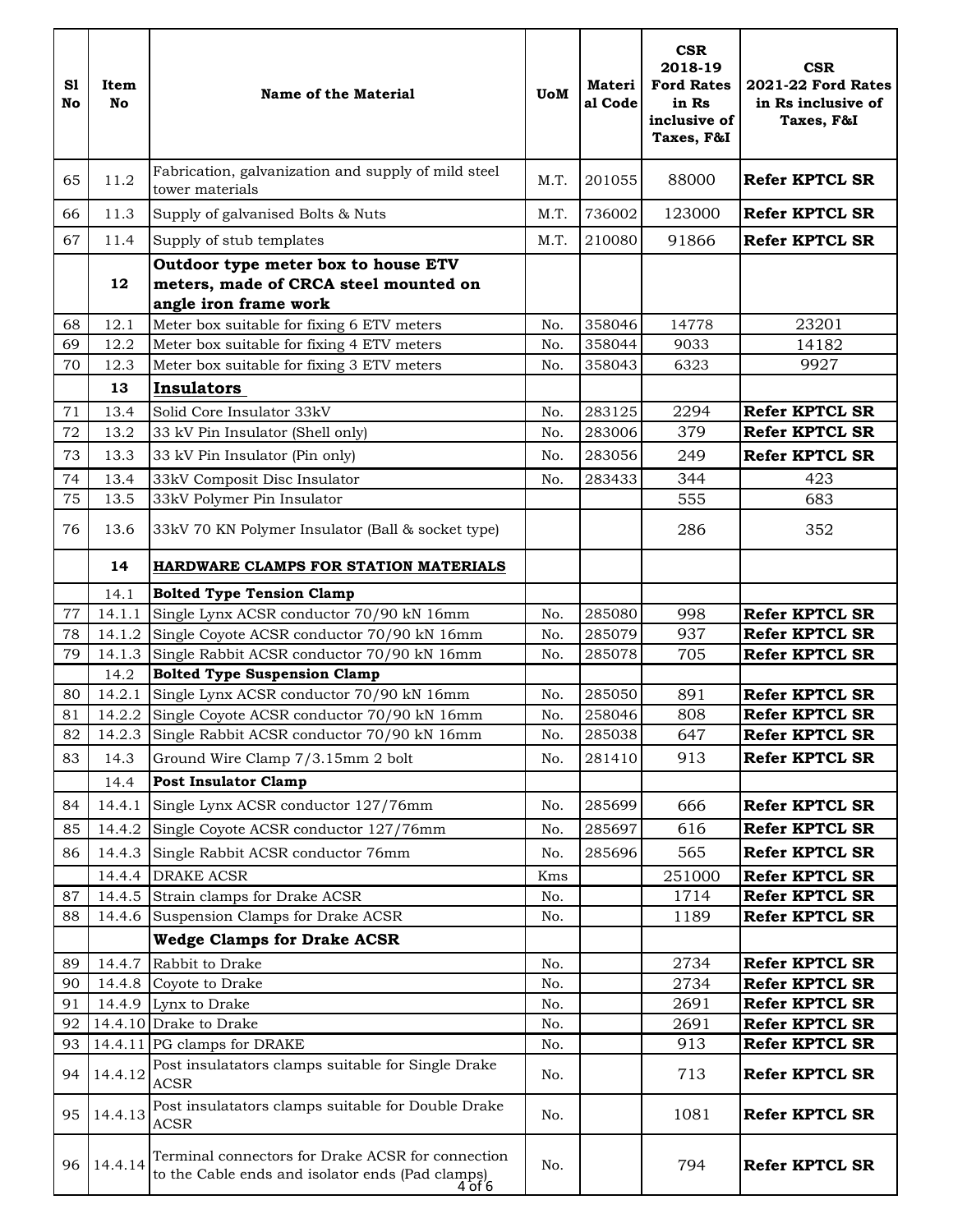| S1<br>No | Item<br><b>No</b> | Name of the Material                                                                                      | <b>UoM</b> | <b>Materi</b><br>al Code | <b>CSR</b><br>2018-19<br><b>Ford Rates</b><br>in Rs<br>inclusive of<br>Taxes, F&I | <b>CSR</b><br><b>2021-22 Ford Rates</b><br>in Rs inclusive of<br>Taxes, F&I |
|----------|-------------------|-----------------------------------------------------------------------------------------------------------|------------|--------------------------|-----------------------------------------------------------------------------------|-----------------------------------------------------------------------------|
| 97       |                   | 14.4.15 Vibration dampers for Drake                                                                       | No.        |                          | 1089                                                                              | <b>Refer KPTCL SR</b>                                                       |
| 98       |                   | 14.4.16 Repair Sleeves for Drake                                                                          | No.        |                          | 624                                                                               | <b>Refer KPTCL SR</b>                                                       |
| 99       |                   | 14.4.17 Mid span compression joints for coyote                                                            | No.        |                          | 438                                                                               | <b>Refer KPTCL SR</b>                                                       |
|          |                   | $100$ 14.4.18 7/3.15mm GI ground conductor                                                                | Km.        |                          | 64000                                                                             | <b>Refer KPTCL SR</b>                                                       |
|          |                   | 101   14.4.19 Number plates with pole clamps Bolt & nuts                                                  | No.        |                          | 161                                                                               | <b>Refer KPTCL SR</b>                                                       |
|          | 14.5              | "T" Clamp for ACSR Conductor                                                                              |            |                          |                                                                                   |                                                                             |
| 102      | 14.5.1            | Single Lynx to Single Lynx                                                                                | No.        | 285610                   | 379                                                                               | <b>Refer KPTCL SR</b>                                                       |
| 103      | 14.5.2            | Single Coyote to Single Coyote                                                                            | No.        | 285605                   | 360                                                                               | <b>Refer KPTCL SR</b>                                                       |
|          | 14.6              | Terminal connector clamp for ACSR Conductor                                                               |            |                          |                                                                                   |                                                                             |
| 104      | 14.6.1            | Single Lynx                                                                                               | No.        | 282620                   | 607                                                                               | <b>Refer KPTCL SR</b>                                                       |
| 105      | 14.6.2            | Single Coyote                                                                                             | No.        | 282616                   | 522                                                                               | <b>Refer KPTCL SR</b>                                                       |
|          | 15                | <b>STATION STRUCTURES</b>                                                                                 |            |                          |                                                                                   |                                                                             |
| 106      | 15.1              | Fabrication, galvanization and supply of Station<br>Structures                                            | <b>MT</b>  | 276110                   | 128511                                                                            | <b>Refer KPTCL SR</b>                                                       |
| 107      | 15.2              | Supply of galvanized Bolts & Nuts                                                                         | <b>MT</b>  |                          | 123000                                                                            | <b>Refer KPTCL SR</b>                                                       |
| 108      | 15.3              | Double pole structure for 33kV                                                                            | Set        | 279103                   | 6052                                                                              | 7444                                                                        |
| 109      | 15.4              | V-Shape X arm for 33 kV                                                                                   | No.        | 279016                   | 903                                                                               | 1111                                                                        |
| 110      | 15.5              | HT ST Support for 33 kV                                                                                   | No.        | 279093                   | 377                                                                               | 464                                                                         |
|          |                   |                                                                                                           |            |                          |                                                                                   |                                                                             |
| 111      | 15.6              | Clamp 9.5M RCC Pole for 33kV                                                                              | No.        | 279526                   | 99                                                                                | 122                                                                         |
| 112      | 15.7              | 11kV XLPE UG cable as per Technical specification<br>1x1000 sq.mm aluminum Conductor, armoured<br>cable   | Km         |                          | 1280986                                                                           |                                                                             |
|          |                   | Cable termination Kits (Pot heads suitabel for<br>following size cables as per Technical<br>specification |            |                          |                                                                                   |                                                                             |
|          |                   | 1x1000 sq.mm UG cable                                                                                     |            |                          |                                                                                   |                                                                             |
| 113      |                   | Indoor                                                                                                    | No.        |                          | 5323                                                                              | <b>Refer KPTCL SR</b>                                                       |
| 114      |                   | Outdoor                                                                                                   | No.        |                          | 6010                                                                              | <b>Refer KPTCL SR</b>                                                       |
|          | 16                | 33 kV 3 Core XLPE UG Insulated Aluminium Cable<br>(FLAT STRIP ARMOUR)                                     |            |                          |                                                                                   |                                                                             |
| 115      | 16.1              | 33 kV 3 Core XLPE UG Cable- 95 Sq.mm                                                                      | km         | 287451                   | 1182718                                                                           | 1976731                                                                     |
| 116      | 16.2              | 33 kV 3 Core XLPE UG Cable- 150 Sq.mm                                                                     | km         | 287453                   | 1445695                                                                           | 2411431                                                                     |
| 117      | 16.3              | 33 kV 3 Core XLPE UG Cable-240Sq.mm                                                                       | km         | 287456                   | 1824306                                                                           | 3032192                                                                     |
| 118      | 16.4              | 33 kV 3 Core XLPE UG Cable-300Sq.mm                                                                       | km         | 287457                   | 2047746                                                                           | 3412451                                                                     |
| 119      | 16.5              | 33 kV 3 Core XLPE UG Cable-400Sq.mm<br>33 kV 3 Core XLPE UG Insulated Aluminium Cable                     | km         | 287458                   | 2371292                                                                           | 3972217                                                                     |
|          |                   | (ROUND WIRE ARMOUR)                                                                                       |            |                          |                                                                                   |                                                                             |
| 120      | 16.6              | 33 kV 3 Core XLPE UG Cable- 95 Sq.mm                                                                      | km         |                          | 1500446                                                                           | 1921194                                                                     |
| 121      | 16.7              | 33 kV 3 Core XLPE UG Cable- 150 Sq.mm                                                                     | km         |                          | 1834923                                                                           | 2362903                                                                     |
| 122      | 16.8              | 33 kV 3 Core XLPE UG Cable-240Sq.mm                                                                       | km         |                          | 2315324                                                                           | 3011138                                                                     |
| 123      | 16.9              | 33 kV 3 Core XLPE UG Cable-300Sq.mm                                                                       | km         |                          | 2599285                                                                           | 3400061                                                                     |
| 124      | 16.10             | 33 kV 3 Core XLPE UG Cable-400Sq.mm                                                                       | km         |                          | 3009111                                                                           | 3963133                                                                     |
|          | 17                | 33kV Jointing and Cable termination kits for<br><b>XLPE</b> cable                                         |            |                          |                                                                                   |                                                                             |
|          | 17.1              | Heat Shrinkable type transition jointing kit                                                              |            |                          |                                                                                   |                                                                             |
| 125      | 17.1.1            | 33 kV 3 Core XLPE UG Cable- 95 Sq.mm                                                                      | No.        | 288050                   | 23754                                                                             | 26129                                                                       |
| 126      | 17.1.2            | 33 kV 3 Core XLPE UG Cable- 150 Sq.mm                                                                     | No.        | 288052                   | 23754                                                                             | 26129                                                                       |
| 127      | 17.1.3            | 33 kV 3 Core XLPE UG Cable-240Sq.mm                                                                       | No.        | 288054                   | 35025                                                                             | 38528                                                                       |
| 128      | 17.1.4            | 33 kV 3 Core XLPE UG Cable-300Sq.mm<br>$5$ of 6                                                           | No.        | 288055                   | 35025                                                                             | 38528                                                                       |